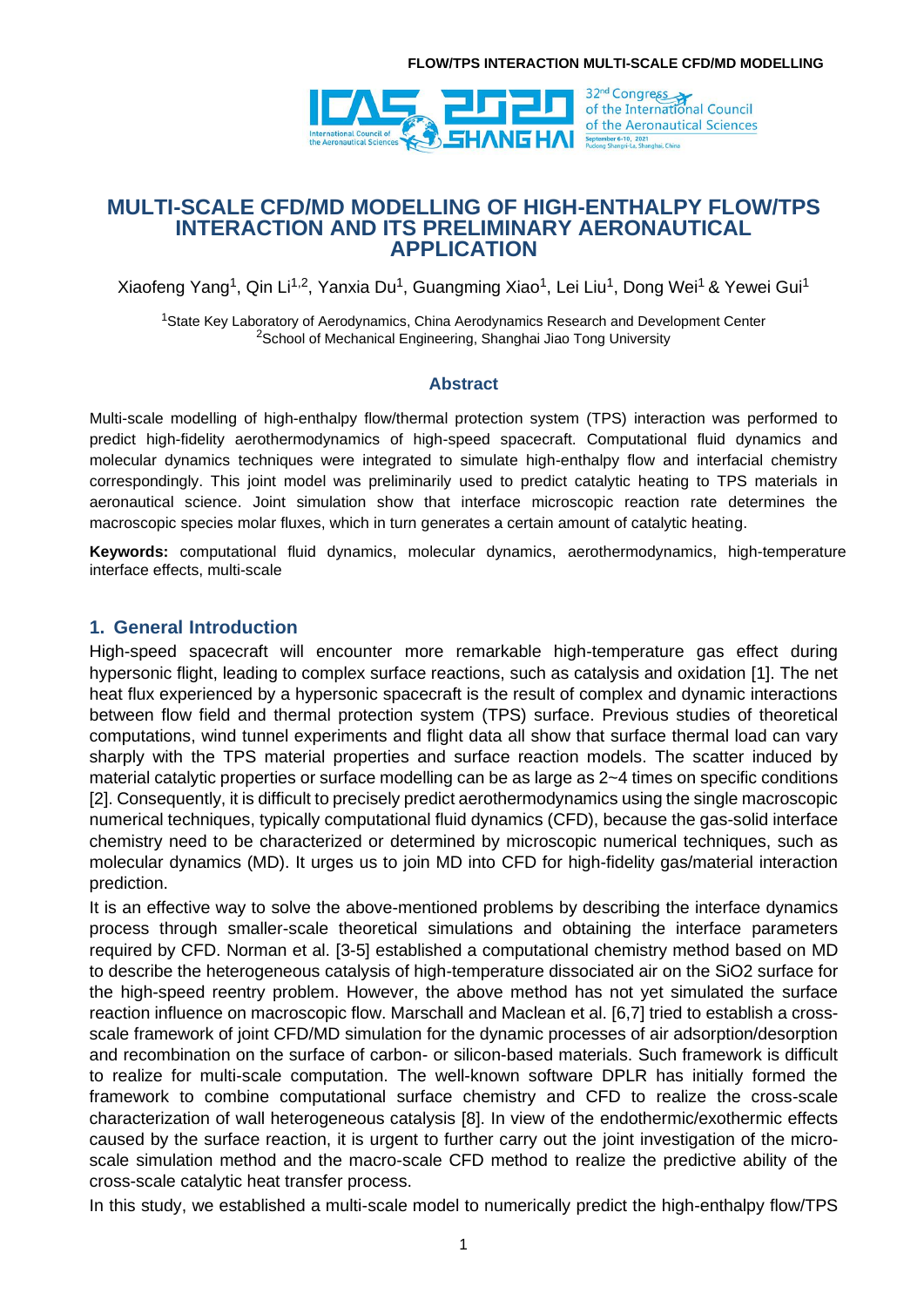interaction. The overall chemical non-equilibrium flow field was obtained by the conventional CFD solver, while on the gas-solid interface an MD solver was used to generate a quantitatively CFD boundary condition for gas/TPS chemistry.

### **2. Joint CFD/MD Modelling**

### 2.1 CFD Techniques

At the macroscopic level, the high-enthalpy flow/TPS interaction is an important physical and chemical phenomenon related with hypersonic chemical non-equilibrium flow field and thermal protection material. The surface catalytic heat transfer is one of the typical interaction processes. It describes the process of thermal protection material particles that stimulate or strengthen gas-phase particles to participate in the wall recombination reactions and thence produce chemical reaction heat release.

For the heterogeneous catalytic reaction on the wall, the particles (molecules or atoms) on the bulk surface only serve as hosts and do not exchange mass with the gas-phase particles, but heat transfer can occur. The recombination of gas-phase particles on the wall generates a large amount of chemical heat, which increases the heat flux onto the wall, thereby intensifying the thermal load on the TPS surface.

From the perspective of CFD, the surface catalytic heat transfer process mainly affects the surface heat flux and related heat transfer into the aircraft's TPS by affecting the boundary layer profiles (velocity, temperature, species mass fraction, etc.). The catalytic efficiency is usually used in CFD to characterize the surface catalytic properties of thermal protection materials by controlling the distribution of the wall species mass fraction. The catalytic efficiency is generally obtained by experimental measurement or microscopic theoretical simulation, such as MD.

CFD considers the hypersonic gas flow that follows the laws of conservation of mass, momentum and energy, which are the well-known Navier-Stokes (NS) equations. For the multi-species gaseous reacting system, in the density-based conservation formation, these extended equations can be written as

$$
\frac{\partial Q}{\partial t} + \nabla \cdot (\boldsymbol{F}_c - \boldsymbol{F}_v) = \boldsymbol{S} \tag{1}
$$

where *Q* is the array of conserved variables, *F<sup>c</sup>* and *F<sup>v</sup>* are the arrays of inviscid and viscous fluxes, and *S* is source term induced by gaseous chemical reactions. Steady solution will be obtained with time marching method, which is related with time in iteration but ultimately tends to steady results. Specially the lower and upper symmetrical Gauss-Seidel (LUSGS) implicit algorithm was used in this paper. For the detailed numerical methods used in CFD to solve this problem, one can refer to previous literature [9].

As to viscous wall boundary conditions, the impingement of the gaseous particles on the solid-phase TPS brings gas-solid interaction and interface mass, momentum and energy transport behavior. The laws of conservation are locally reduced to the boundary condition on the viscous wall satisfying the surface mass, momentum and energy balance equations for the steady state as [9]

$$
(\mathbf{J} - \rho \mathbf{Y}^T \mathbf{u}) \cdot \mathbf{n} = \mathbf{J}_{wn}
$$
 (2)

$$
\nabla p \cdot \mathbf{n} = 0 \tag{3}
$$

$$
(qf + h \cdot J) \cdot n = qs \cdot n + qwr
$$
 (4)

where **J** is mass flux matrix for all species in three directions, *Y* is mass fraction array for all species, *q* is heat flux array in three directions and *h* is enthalpy array for all species.

The mass flux or molar flux *I* is driven by interface chemical reactions. The molar flux of specified reaction pathway is dependent on species molar concentration and reaction rate coefficients as follows [10]

$$
I = k_f \prod_{i=1}^{N_s} X_i^{\nu_i} - k_b \prod_{i=1}^{N_s} X_i^{\nu_i} \tag{5}
$$

The surface reaction rate coefficients are computed from kinetic theory with the following form

$$
k_f = \gamma \left(\frac{1}{4\phi_s^{\nu_s}}\right) \bar{V} T^{\prime \beta} \exp\left(\frac{E_s}{R_0 T}\right) \tag{6}
$$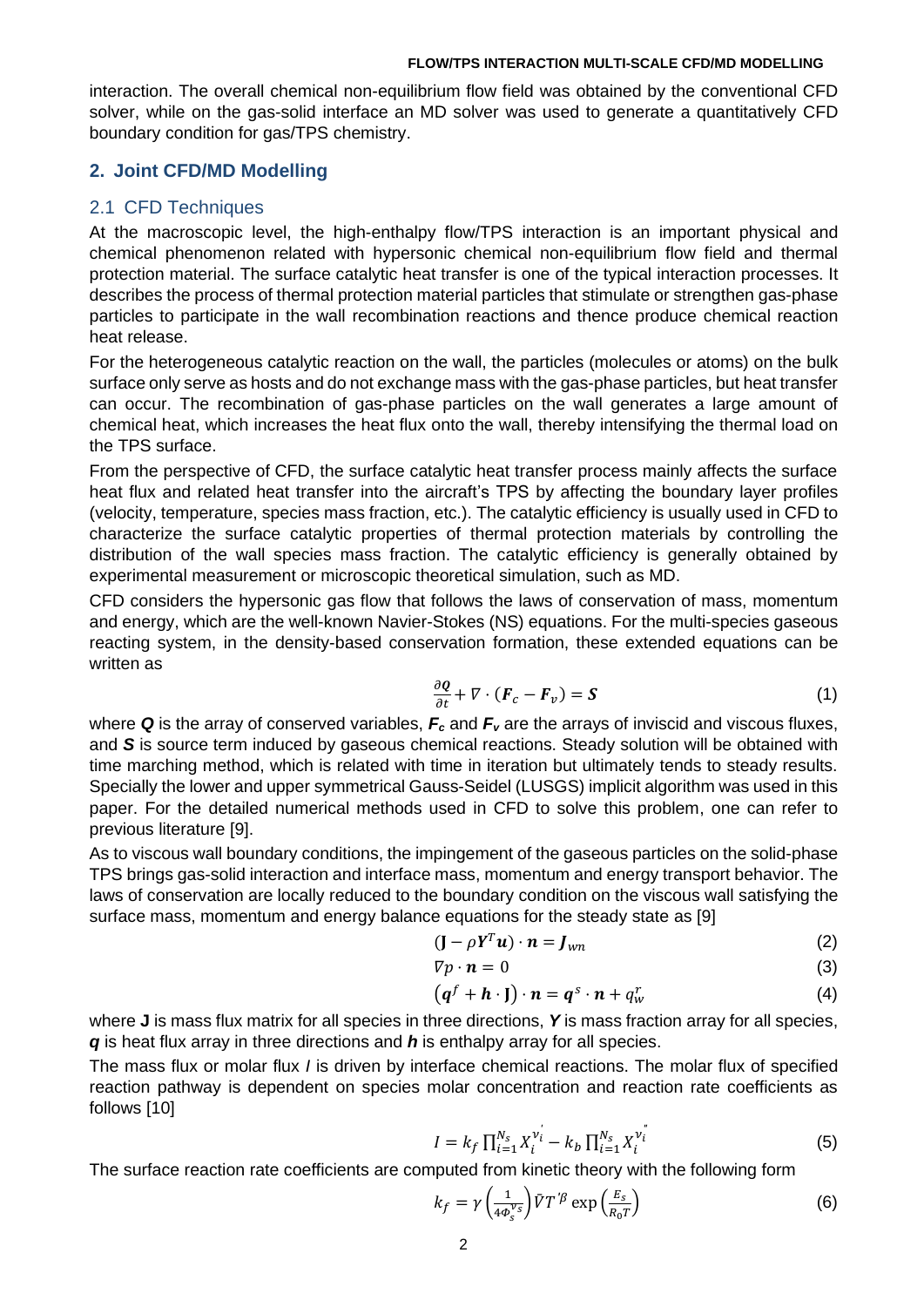These interface quantities, such as excitation energy, density of total/occupied adsorption sites and recombination efficiency, are obtained from MD simulation.

The above CFD algorithm has been coded and packaged in the fluid-thermal-structural coupling platform, named *Coupled Analysis Platform for Thermal Environment and structure Response* (CAPTER), developed by the authors' team [11].

# 2.2 MD Techniques

The catalytic heat transfer process for flow/TPS interaction in the chemical reaction boundary layer is mainly embodied in the microscopic MD process in the very near-wall region. Such process occurs within Knudsen layer, typically within about 1 µm from the solid surface. In details, the microscopic movements of adsorption, recombination, desorption and diffusion occur near the wall due to the existence of unsaturated bonds on the cutting surface of the material surface. At the microscale, only the diffusion process of gas can be considered, while the macroscopic flow process can be ignored. From this point of view, the surface catalyzed heat transfer process is different from the threedimensional gas-phase reaction and diffusion. It produces local reaction and diffusion behaviors on the two-dimensional surface.

At the microscopic level, the flow/TPS interaction process with catalytic effects can be divided into five independent physical and chemical steps [12]:

(1) Diffusion: The gas-phase particles in the high-enthalpy dissociated gas mixture move to the vicinity of the solid cutting surface according to the regular law of molecular thermal motion.

(2) Adsorption: Due to the unsaturated bonds on the cutting surface or the van der Waals force (intermolecular force) of the solid molecules, the gas-phase particles are bound near the solid cutting surface of the wall. That is, the gas-phase particles undergo chemical adsorption or physical adsorption.

(3) Recombination: The adsorbed particle is chemically recombined with gas-phase particles (Eley-Rideal mechanism, ER); or one adsorbed particle is chemically recombined with another adsorbed particle through surface migration (Langmuir-Hinshelwood mechanism, LH); or the adsorbed particle combines with the solid-phase particle at the adsorption site. The combination/recombination behaviors form diatomic or polyatomic molecules with stronger chemical bonds.

(4) Desorption: The above mentioned bounded large particles get rid of the bondage of the chemical bond or van der Waals force at the adsorption site, and then leave the adsorption site. That is, the particle at the adsorption site is chemically or physically desorbed.

(5) Diffusion: The desorbed gas-phase particles move far away from the vicinity of the solid cutting surface through conventional molecular thermal motion.

According to the microscopic dynamics of the gas-solid interface, an MD model with ReaxFF force field including diffusion, adsorption, recombination and desorption was established. The ER mechanism and LH mechanism were taken into account for simulation. In this model, processes such as adsorption, recombination and desorption must involve at least one adsorbed atom before they can take place. Along with these processes, energy transfer and conversion occur between the gas phase and the solid phase through the occupation and separation of adsorption sites.

According to the finite-rate reaction model, the number of adsorption sites on the solid surface is assumed to be limited, and the process of endotherm/exotherm at each site is regarded as a heat source on the solid surface. The adsorption process includes physical adsorption and chemical adsorption. Because physical adsorption only plays a leading role at low temperature, but under *Ma* > 10 environmental condition, the gas is in a high-temperature aerodynamic environment, so only the chemical adsorption process was considered in this model. For the case, only monolayer adsorption was considered.

In the process of flow/TPS interaction, the energy conservation including translational energy and internal energy (other internal energy except translational energy) is satisfied. The current MD method has been fully verified in the fields of interface heterogeneous catalysis [13].

## 2.3 Joint CFD/MD Framework

CFD and MD co-work for the flow/TPS interaction problem. CFD solver provides computation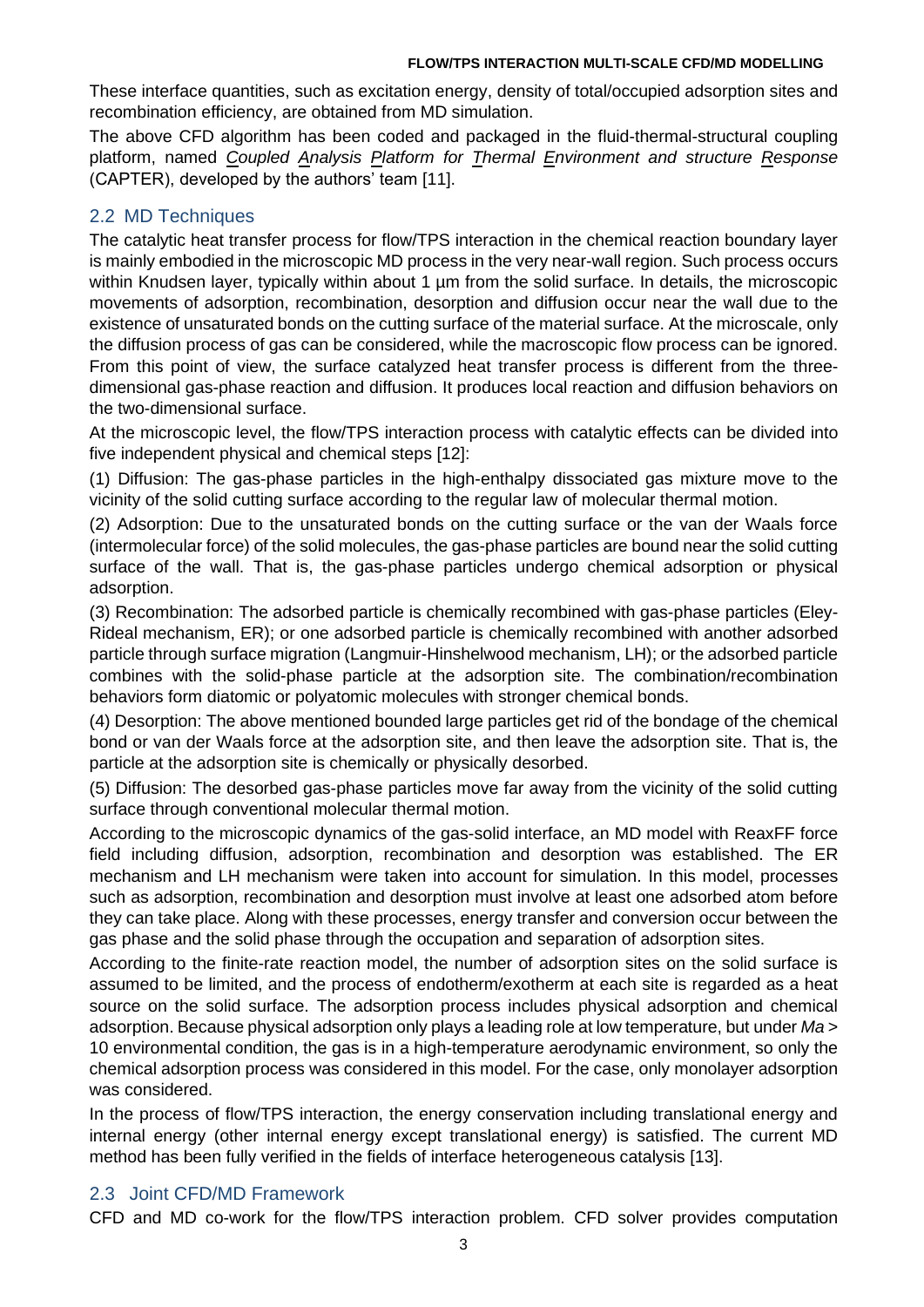environment for MD, while the boundary condition of CFD relies on MD statistical results. Figure 1 shows the sketch of joint CFD/MD simulation for hypersonic flow over blunt body.



Figure 1 – Sketch of joint CFD/MD simulation framework for flow/TPS interaction simulation.

Based on the above overall framework, combined with the calculation capabilities of the existing CFD and MD methods, Figure 2 shows the flow chart of detailed procedure for CFD/MD joint simulation. The specific implementation steps are:

(1) Run CFD solver for non-equilibrium flow with non-catalytic and adiabatic viscous wall boundary condition to obtain the macroscopic hypersonic flow field.

(2) Determine the input parameters required for microscopic MD simulation from the wall pressure, temperature, density and species distribution of the flow field in aerodynamic environment.

(3) Simulate the surface heterogeneous catalysis process with MD according to the microscopic catalytic properties of thermal protection materials.

(4) Count the chemical reaction rate of the wall according to the MD simulation results, and update the wall thermal/chemical state.

(5) Rerun CFD solver according to the wall thermal/chemical state from MD statistical data to obtain the updated macroscopic hypersonic flow field.

(6) Proceed to step (2), until the wall thermal/chemical state keeps unchanged (the change is neglectably small), and finalize the joint simulation.



Figure 2 – Flow chart of CFD/MD joint simulation for flow/TPS interaction.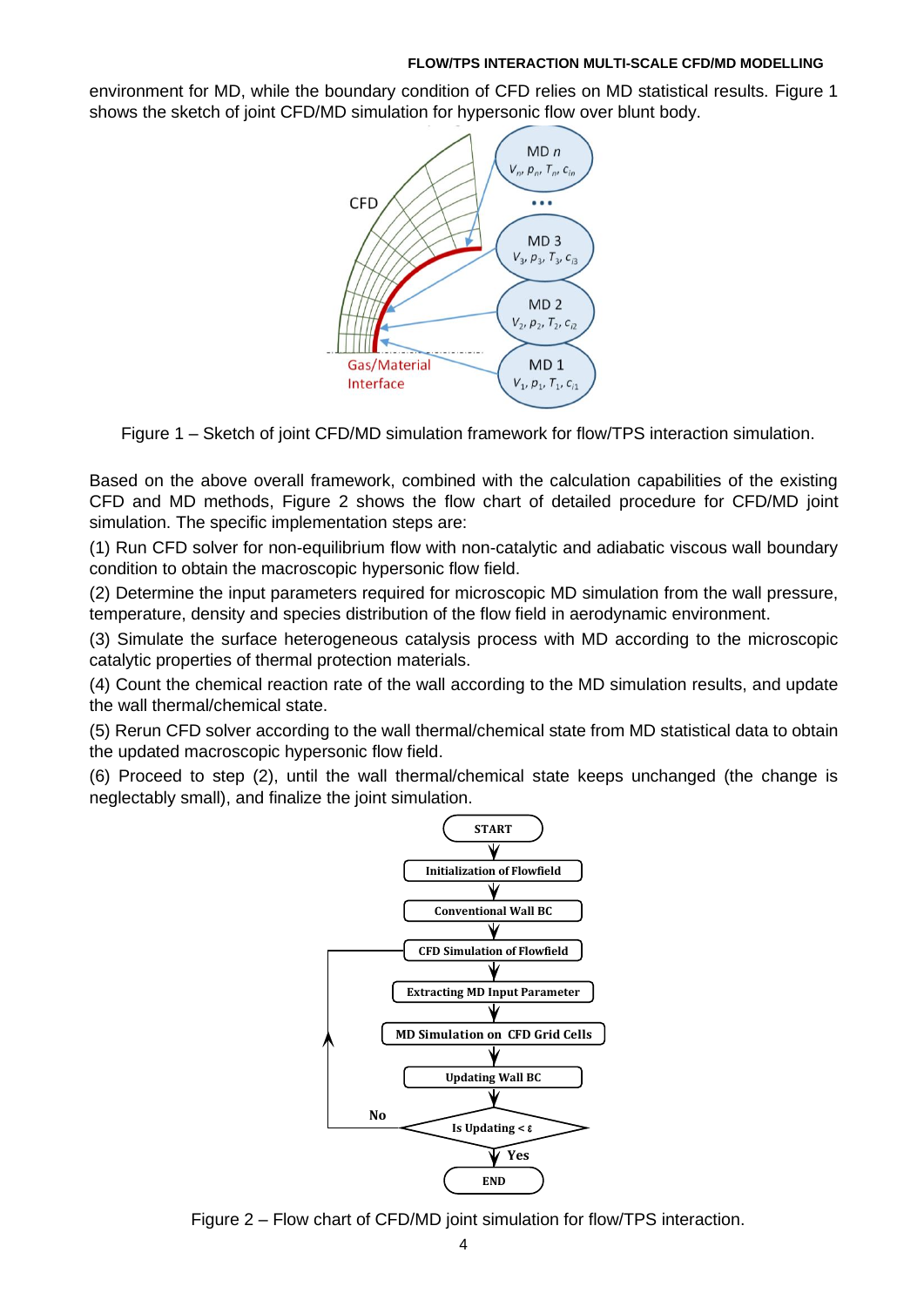# **3. Preliminary Aeronautical Case**

## 3.1 Simulation Case Settings

A simple aeronautical case was carried out to present the multi-scale CFD/MD joint simulation. It is a chemically reacting hypersonic flow over a cylindric body made of chemically active silicon-based material. Simulation settings of both macroscopic CFD and microscopic MD were presented in details hereafter.

## *3.1.1 Macroscopic CFD simulation settings*

(1) Geometry. The geometric model of the macroscopic calculation is a cylinder with a diameter of 90 mm, from the HEG hypersonic experiment [14].

(2) Mesh generation. The computational grid is a structured multi-block hexahedral grid, as shown in Figure 3. In this case, 4 blocks were divided for parallel acceleration with 4 processors. In order to more accurately simulate the boundary layer details and wall heat flux, the grid is properly refined in the wall normal direction and orthogonal enough. The Reynolds number of the wall normal first layer is on the order of O(1).

(3) Gas model. The macroscopic CFD calculation uses the Gupta's model of 17 chemical reactions with 5 species (N, O, N<sub>2</sub>, O<sub>2</sub>, NO) [15].

(4) Boundary condition. Table 1 shows the hypersonic free flow conditions used in the macroscopic CFD simulation. Under the initial conditions, the wall is set to be adiabatic and non-catalytic conditions. In the simulation process, the wall temperature and reaction rate obtained by the MD simulation are used to close the CFD viscous wall boundary.





| No. | Parameter           | $\mathsf{N}_2$ | Ő2       |          | <b>NO</b> |  |  |
|-----|---------------------|----------------|----------|----------|-----------|--|--|
|     | Speed/(m/s)         | 4776           |          |          |           |  |  |
| 2   | Mach number         | 8.78           |          |          |           |  |  |
| 3   | Pressure/Pa         | 687            |          |          |           |  |  |
| 4   | Temperature/K       | 694            |          |          |           |  |  |
| 5   | Density/( $kg/m3$ ) | 0.002398       | 0.000437 | 0.000259 | 0.000166  |  |  |
|     |                     |                |          |          |           |  |  |

Table 1 – Computation condition for macroscopic CFD simulation.

## *3.1.2 Microscopic MD simulation settings*

(1) Geometry. The simulated spatial scale is a hexahedral box of 20nm×20nm×20nm.

(2) Boundary condition. One of the sides (lower part  $z=z_{min}$ ) is a wall containing adsorption sites. Periodic boundary conditions were used in the *x* and *y* directions; and the lowest layer in the *z* direction was set as the solid phase with adsorption sites. The upper part of the *z* direction is the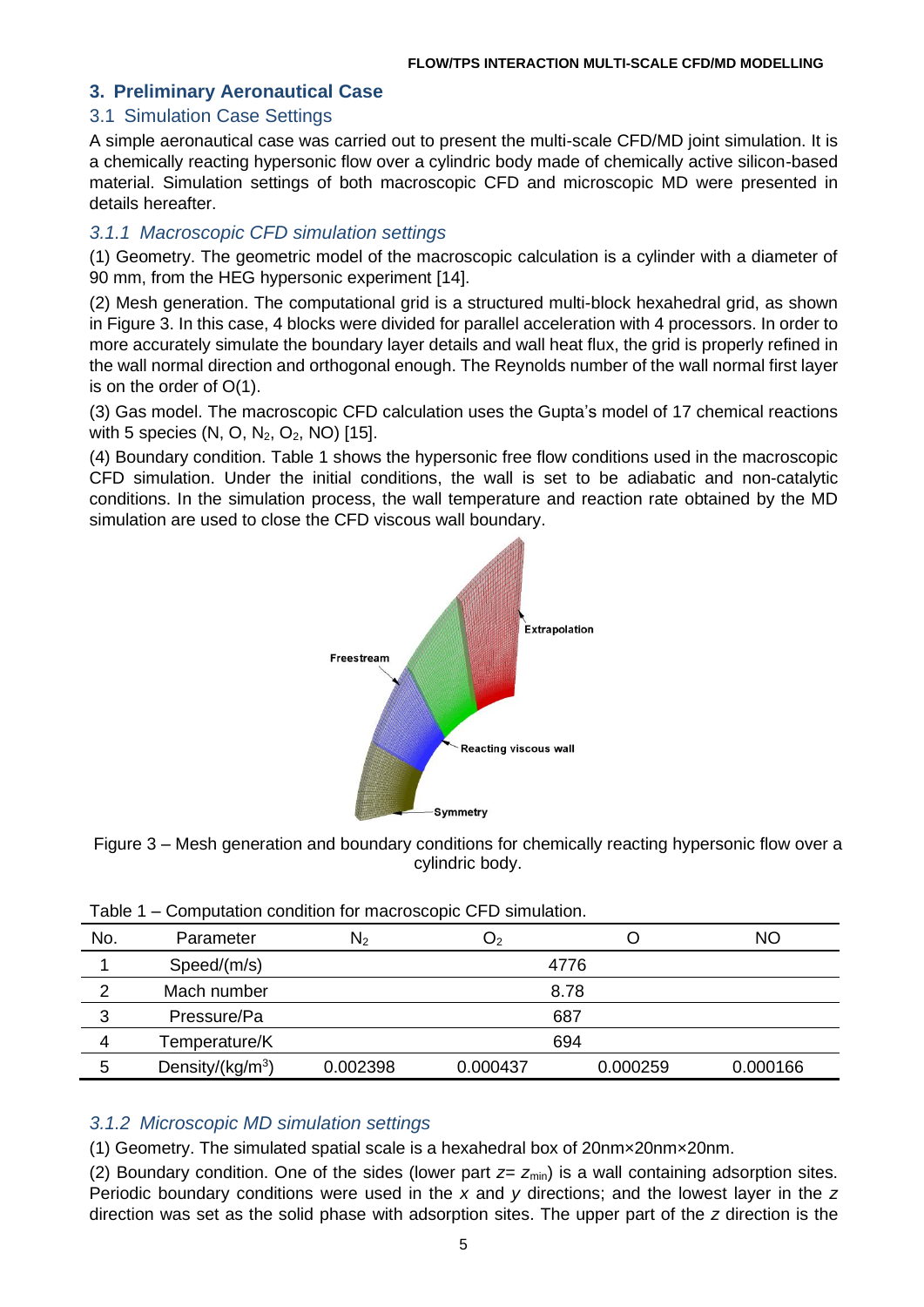species control zone, where the temperature and species concentration keep.

(3) Material settings. The solid material is silicon, with a limited number of 1208 adsorption sites, that is, the molar concentration is  $5.015 \times 10^{-6}$  mol/m<sup>2</sup>. The total amount of simulated particles is determined according to the wall density and the mass fraction of each species.

(4) Adsorption site settings. The active sites are randomly distributed on the surface, and the number are 75% of the total grid number on the solid surface.

(5) Simulation parameters. The overall time for simulation is 13 ns. Table 2 shows the calculation parameters of the catalytic heat transfer process at the microscopic gas-solid interface.

| No.           | Parameter                 | Physical value                              | Value in MD simulation |
|---------------|---------------------------|---------------------------------------------|------------------------|
|               | Simulation time           | 10 <sub>ns</sub>                            | $107$ steps            |
| $\mathcal{P}$ | <b>Dimension</b>          | 20 nm <sup>*</sup> 20 nm <sup>*</sup> 20 nm | 2000×2000×2000         |
| 3             | Initial wall temperature  | 2000 K                                      | 2000                   |
| 4             | <b>Bulk density</b>       | 2.34 $g/cm^{3}$                             | 0.05031                |
| 5             | Bulk specific heat        | 2000 $J/(kg·K)$                             | $2 \times 10^{-7}$     |
| 6             | Bulk thermal conductivity | 150 W/( $m$ ·K)                             | $3.2247\times10^{-8}$  |

Table 2 – Computation condition for microscopic MD simulation.

# 3.2 Macroscopic Flow Field under Non-Catalytic Condition

Using CFD techniques, a numerical simulation of hypersonic non-equilibrium flow around a cylinder was carried out. The details of hypersonic non-equilibrium flow field and near-wall aerodynamic/ aerothermodynamic environment were obtained.

Figure 4 shows the temperature field distribution contour of the hypersonic flow around a cylinder under non-catalytic wall condition. After the hypersonic air flow passes across a bow shock wave, the air speed drops, and both the pressure and temperature rise. At such local high temperature, the  $O<sub>2</sub>$ and  $N_2$  gas mixture chemically reacts into atomic oxygen and nitrogen, forming a high-enthalpy dissociation aerodynamic environment.

After the normal shock wave,  $O<sub>2</sub>$  undergoes a large amount of dissociation reaction to generate O atoms; a small amount of  $N_2$  is also dissociated into N atoms, and a certain amount of NO is generated in the high temperature region. Due to the chemical non-equilibrium effect, the gas passing through the vicinity of the shock wave has not yet dissociated. As a result, the local temperature is as high as 7000 K. After a very short period of relaxing process, the gas continues to dissociate, and the gas temperature drops to about 5000 K.



Figure 4 – Temperature field distribution contour of the hypersonic flow around a cylinder under non-catalytic wall condition.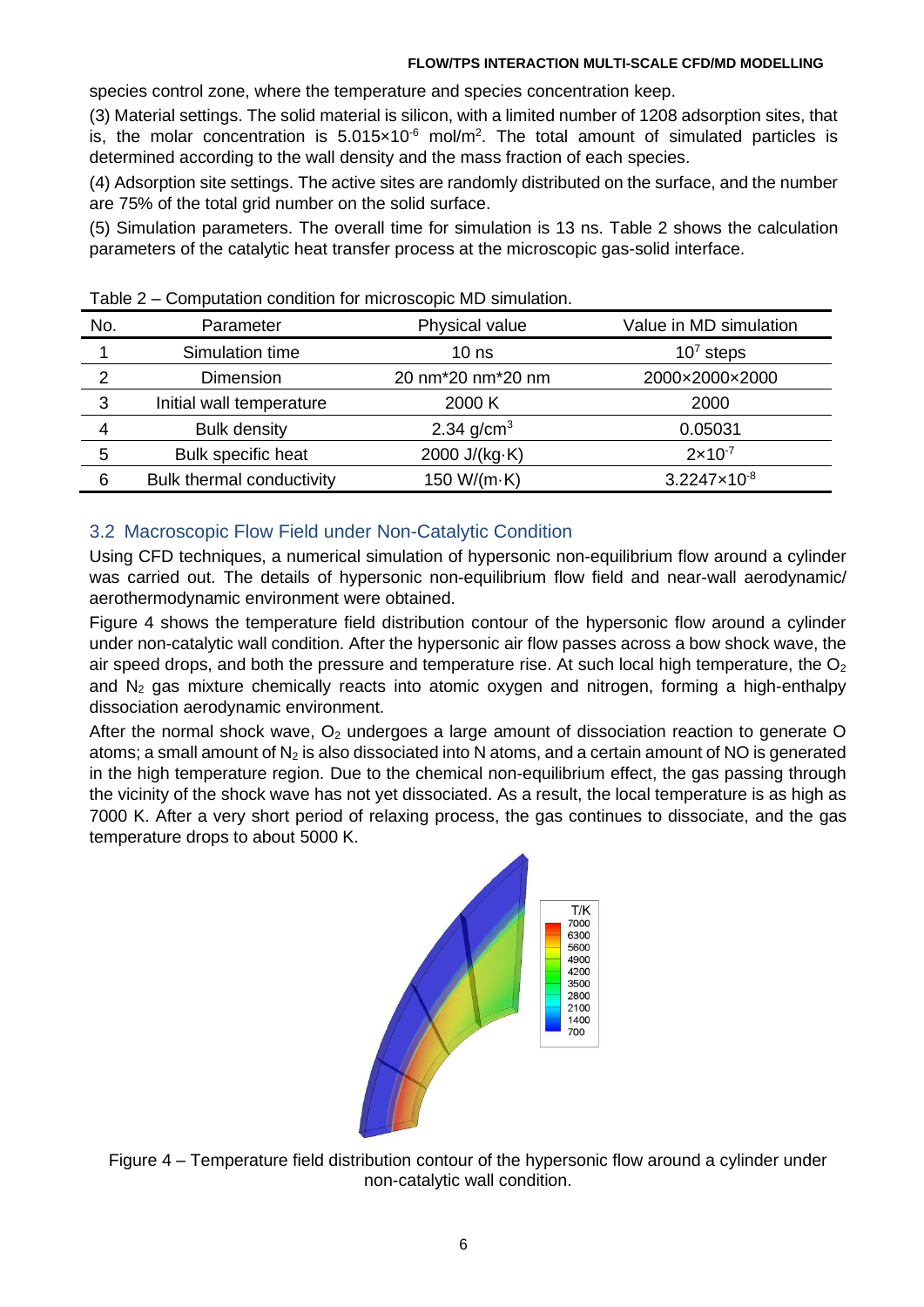Figure 5 shows the wall temperature, pressure and density distribution in the absence of chemical reactions on the wall. A temperature distribution from the stagnation point 5738 K to the side end 4369 K is formed near the wall. The pressure and density gradually decrease from a higher value at the stagnation point to a lower value at the end side.



Figure 5 – Contour of surface temperature, density and pressure on the non-catalytic wall.

Figure 6 shows the mass fraction distribution of each species on the non-catalytic wall. On the wall, due to the high-temperature aerodynamic environment, the nitrogen element is mainly in the form of  $N_2$  molecules, and the oxygen element is mainly in the form of O atoms, and there are a small amount of N atoms and NO molecules at the same time.





### 3.3 Microscopic Wall Thermal State under Aerodynamic Environment

Based on the aerodynamic environment obtained by CFD simulation, the MD simulation of wall heterogeneous catalysis under the high-enthalpy aerodynamic environment was carried out. Statistical data of the surface coverage, molar flux of each reaction, reaction proportion, heating to the wall and other microscopic characteristic parameters were obtained.

The surface coverage is the ratio of the number of active sites occupied by adsorbed particles to the total number that can be theoretically occupied. The variation of surface coverage with time was obtained. After the simulation is stable, the surface coverage fluctuates around 0.0724, which is consistent with the low surface coverage at high temperature.

The MD simulation counts the changes over time in the number of different processes in the catalytic reaction, including ER and LH reaction, adsorption process, thermal desorption process, etc. It can be found that as the simulation progresses, the frequency of occurrence of each process tends to stabilize. The macroscopic rate of each reaction can be calculated by the number of occurrences of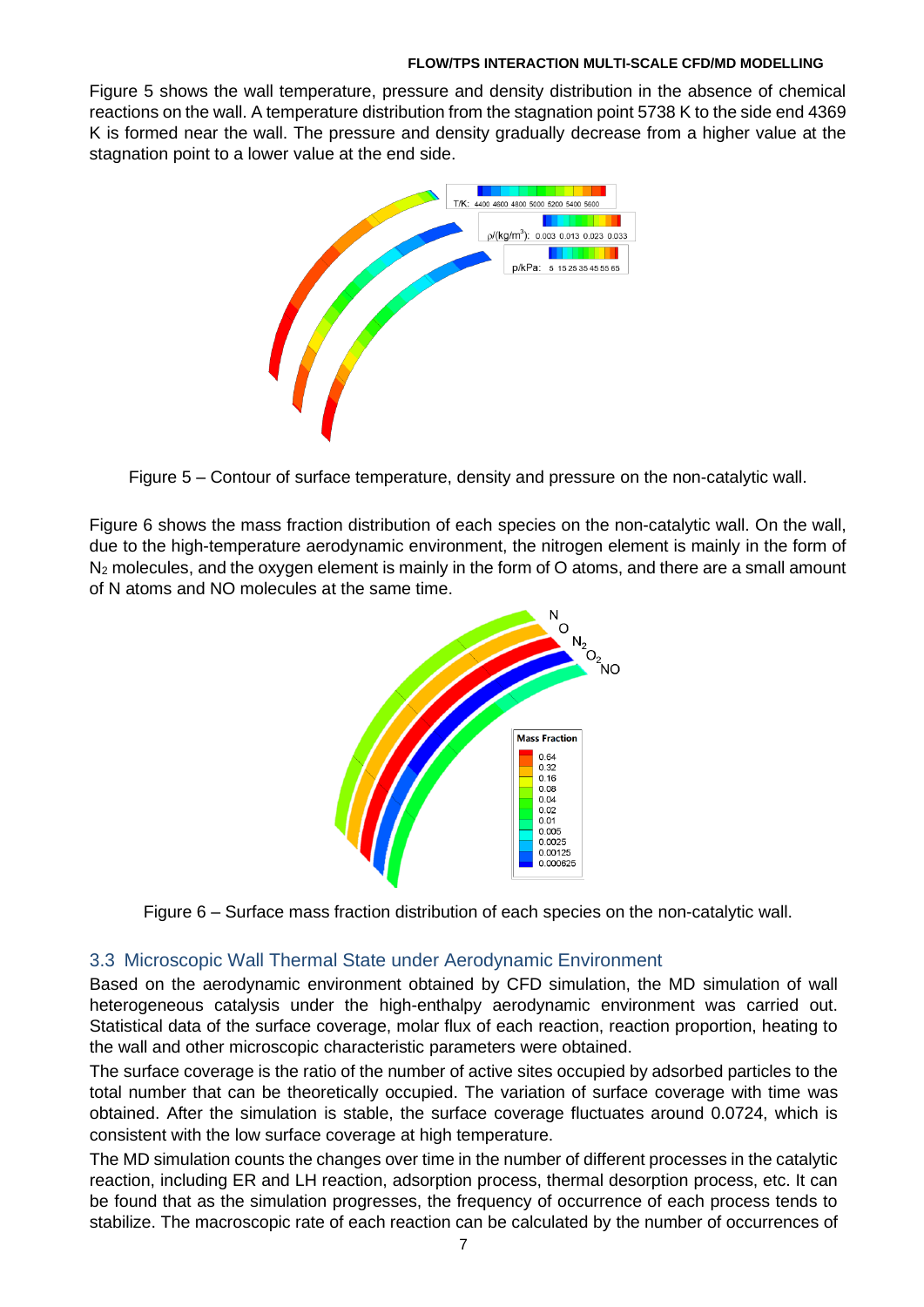the microscopic process, as shown in Table 3. According to calculations, on a gas-solid surface of 20nm×20nm, the adsorption reaction rate is 1.435×10<sup>9</sup>/s, that is, 5.9607 mol/(m<sup>2</sup>·s); the LH reaction rate is 1.5611 mol/ $(m^2 \cdot s)$ ; the ER reaction rate is 2.0105 mol/ $(m^2 \cdot s)$ ; the rate of desorption process is 0.90993 mol/ $(m^2 \cdot s)$ .

The MD simulation counts the total number of adsorbed atoms participating in each process of the catalytic reaction as a percentage of the total number of adsorbed atoms, as shown in Table 3. When counting the number of adsorbed atoms involved, the ER reaction is 1, the LH reaction is 2 because two adsorbed atoms combine in each reaction process, and the thermal desorption reaction is 1. The results show that the number of adsorbed atoms participating in the LH process is dominant among the adsorbed atoms. The proportion of LH reaction is found to be higher than that of ER reaction, which is consistent with the scientific understanding that LH reaction is dominant at high temperature.

| Event       | Microscopic<br>reaction rate | Statistical molar flux                   | Proportion of<br>adsorbed atoms |  |  |  |
|-------------|------------------------------|------------------------------------------|---------------------------------|--|--|--|
| Adsorption  | $1.435 \times 10^9$ /s       | 5.9607 mol/ $(m^2-s)$                    | 100%                            |  |  |  |
| LH reaction | $3.758 \times 10^8$ /s       | 1.5611 mol/( $m^2$ -s)                   | 52%                             |  |  |  |
| ER reaction | $4.840 \times 10^8$ /s       | 2.0105 mol/ $(m^2-s)$                    | 36%                             |  |  |  |
| Desorption  | $2.191 \times 10^8$ /s       | $0.90993$ mol/(m <sup>2</sup> $\cdot$ s) | 12%                             |  |  |  |
|             |                              |                                          |                                 |  |  |  |

The solid-phase surface catalytic efficiency is the ratio of the total number of atoms undergoing surface reactions to the total number of atoms colliding with the surface. In the simulation, the ratio of the total number of atoms in the LH reaction and the ER reaction and the total number of atoms colliding with the surface was counted. Finally, the surface catalytic efficiency does not exceed 0.002. From the current results, the material was believed to be low catalytic material.

# 3.4 Some Discussion about Follow-up Research

Multi-scale CFD/MD modelling can theoretically solve the problems of difficult surface reaction characterization and unclear formulation of key parameters under high-enthalpy airflow. Thereby, the prediction ability of hypersonic aircraft aerodynamic heating with surface catalytic effects was improved.

The computation results in this paper are generally preliminary, and more quantitative and accurate cross-scale numerical simulations are required in further research work. For possible application in aeronautical engineering, some future research perspectives should be noted as follows.

- Experimental verification with high-temperature intermediate measurement should be carried *•* out in order to obtain the details of high-temperature interface parameter related with CFD and MD simulation, such as chemically reacting boundary layer profiles, surface adsorption sites, heat flux and species concentration at ultra-high temperature.
- In the framework of current high-performance computing, hyperscale ExaFlops computing, GPU acceleration algorithm, coding based on CPU/GPU heterogeneous system architecture should be seriously followed to overcome the time-consumption problems in cross-scale simulation.

# **4. Conclusion**

A multi-scale CFD/MD modelling work was performed in this paper on the fluid-thermal-structural coupling platform CAPTER. A simple aeronautical application case describing the cross-scale dynamic process of surface heterogeneous catalysis on high-temperature TPS was preliminarily carried out, and typical computation results are obtained as follows.

Studies show that in a typical hypersonic aerodynamic environment, adsorption, ER, LH and *•* other reactions occur at a specific rate on the wall;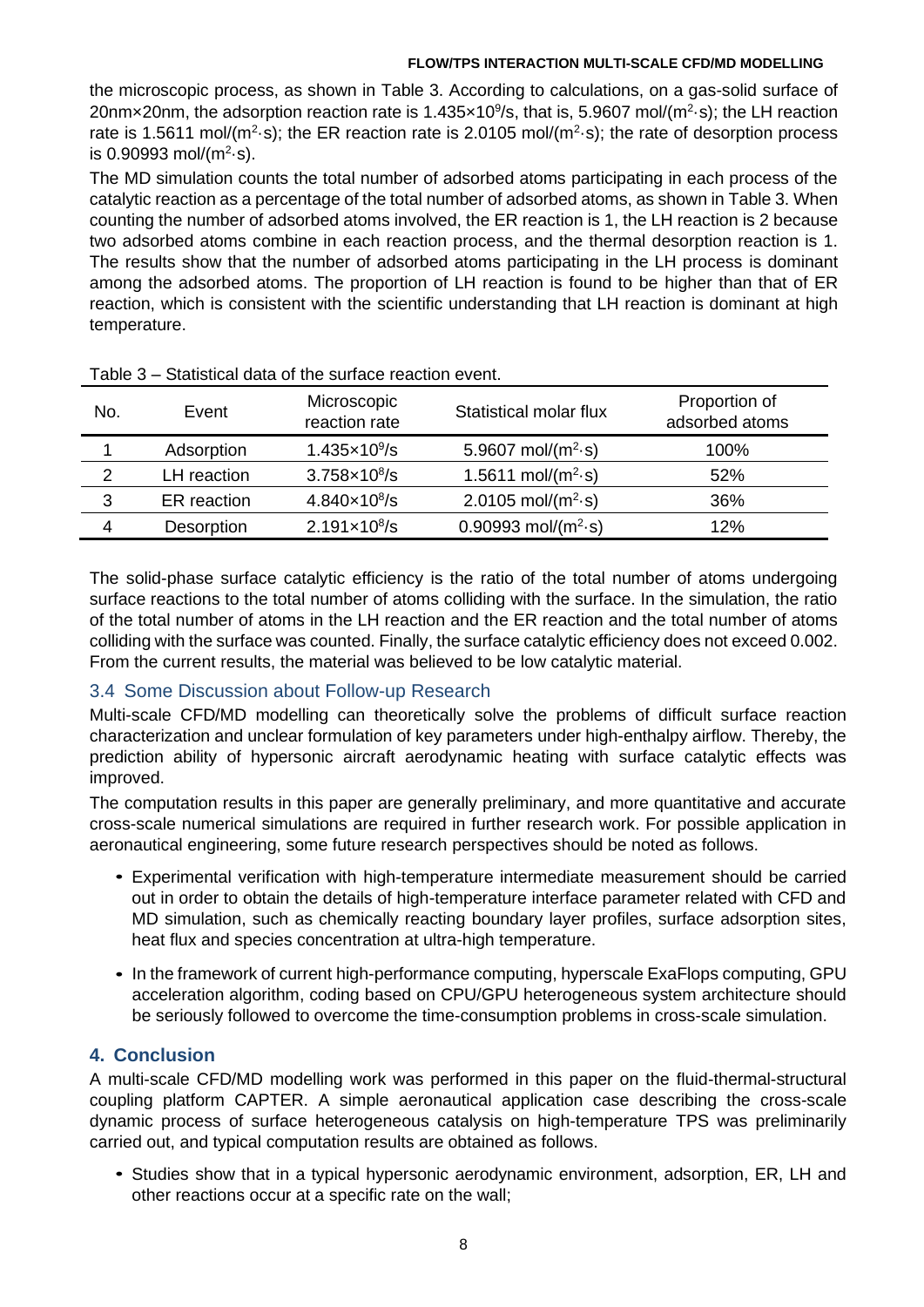- The interface microscopic reaction rate determines the macroscopic species molar fluxes, which *•*
- in turn generates a certain amount of catalytic heating.

Relevant modelling can solve the interface characterization problems under high-enthalpy aerodynamic environment. Thereby, the prediction ability of hypersonic aircraft aerodynamic heating with catalytic effects was extended from single macroscopic CFD to multi-scale CFD/MD coupling. For possible application in aeronautical science, some further research perspectives were finally put forwards.

### **5. Acknowledgment**

The authors gratefully acknowledge the financial support of the National Key Research and Development Program of China through the project No. 2019YFA0405202 and the National Natural Science Foundation of China through the project No. 12072361 and 92052301.

### **6. Contact Author Email Address**

Prof. Dr. Yanxia Du, State Key Laboratory of Aerodynamics, China Aerodynamics Research and Development Center, Mailto: [yanxiadu@cardc.cn](mailto:yanxiadu@cardc.cn)

## **7. Copyright Statement**

The authors confirm that they, and/or their company or organization, hold copyright on all of the original material included in this paper. The authors also confirm that they have obtained permission, from the copyright holder of any third party material included in this paper, to publish it as part of their paper. The authors confirm that they give permission, or have obtained permission from the copyright holder of this paper, for the publication and distribution of this paper as part of the ICAS proceedings or as individual off-prints from the proceedings.

## **References**

- [1] Yang X, Xiao G, Du Y, Liu L, Wei D and Gui Y. Heat transfer with interface effects in high-enthalpy and highspeed flow: modelling review and recent progress. *Applied Thermal Engineering*, 2021. DOI: 10.1016/j.applthermaleng.2021.116721.
- [2] Amaratunga S, Tutty O, Roberts G. High-speed flow with discontinuous surface catalysis. *Journal of Fluid Mechanics*. Vol. 420, pp 325-359,2000.
- [3] Norman P and Schwartzentruber T. A computational chemistry methodology for developing an oxygensilica finite rate catalytic model for hypersonic flows. *42nd AIAA Thermophysics Conference*, 2011.
- [4] Norman P and Schwartzentruber T. A computational chemistry methodology for developing an oxygensilica finite rate catalytic model for hypersonic flows: Part II. *43rd AIAA Thermophysics Conference*, 2012.
- [5] Norman P, Schwartzentruber T and Cozmuta I. Modeling air-SiO<sub>2</sub> surface catalysis under hypersonic conditions with ReaxFF molecular dynamics. *10th AIAA/ASME Joint Thermophysics and Heat Transfer Conference*, 2010.
- [6] Marschall J and Maclean M. Finite-rate surface chemistry model, I: Formulation and reaction system examples. *42nd AIAA Thermophysics Conference*, Honolulu, Hawaii, 2011.
- [7] Maclean M, Marschall J and Driver D. Finite-rate surface chemistry model, II: Coupling to viscous Navier-Stokes code. *42nd AIAA Thermophysics Conference*, Honolulu, Hawaii, 2011.
- [8] Josyula E. *Hypersonic nonequilibrium flows: fundamentals and recent advances*. American Institute of Aeronautics and Astronautics, 2016.
- [9] Yang X, Gui Y, Xiao G, Du Y, Liu L and Wei D. Reacting gas-surface interaction and heat transfer characteristics for high-enthalpy and hypersonic dissociated carbon dioxide flow. *International Journal of Heat and Mass Transfer*, Vol. 146, pp 118869, 2020.
- [10]Yang X, Gui Y, Tang W, Du Y, Liu L, Xiao G, and Wei D. Surface thermochemical effects on TPS-coupled aerothermodynamics in hypersonic Martian gas flow. *Acta Astronautica*, Vol. 147, pp 445-453, 2018.
- [11]Gui Y, Liu L, Dai G and Zhang L. Research status of hypersonic vehicle fluid-thermal-solid coupling and software development. *Acta Aeronautica et Astronautica Sinica*, Vol. 38, pp 020844, 2017. (in Chinese)
- [12]Herdrich G, Fertig M, Petkow D, Steinbeck A and Fasoulas S. Experimental and numerical techniques to assess catalysis. *Progress of Aerospace Science*, Vol. 48, pp 27-41, 2012.
- [13]Qiu T, Zhao M, Li C, Ge W. Multi-scale modeling of gas-solid surface interactions under high-temperature gas effects. *Journal of Thermophysics and Heat Transfer* (submitted for publication).